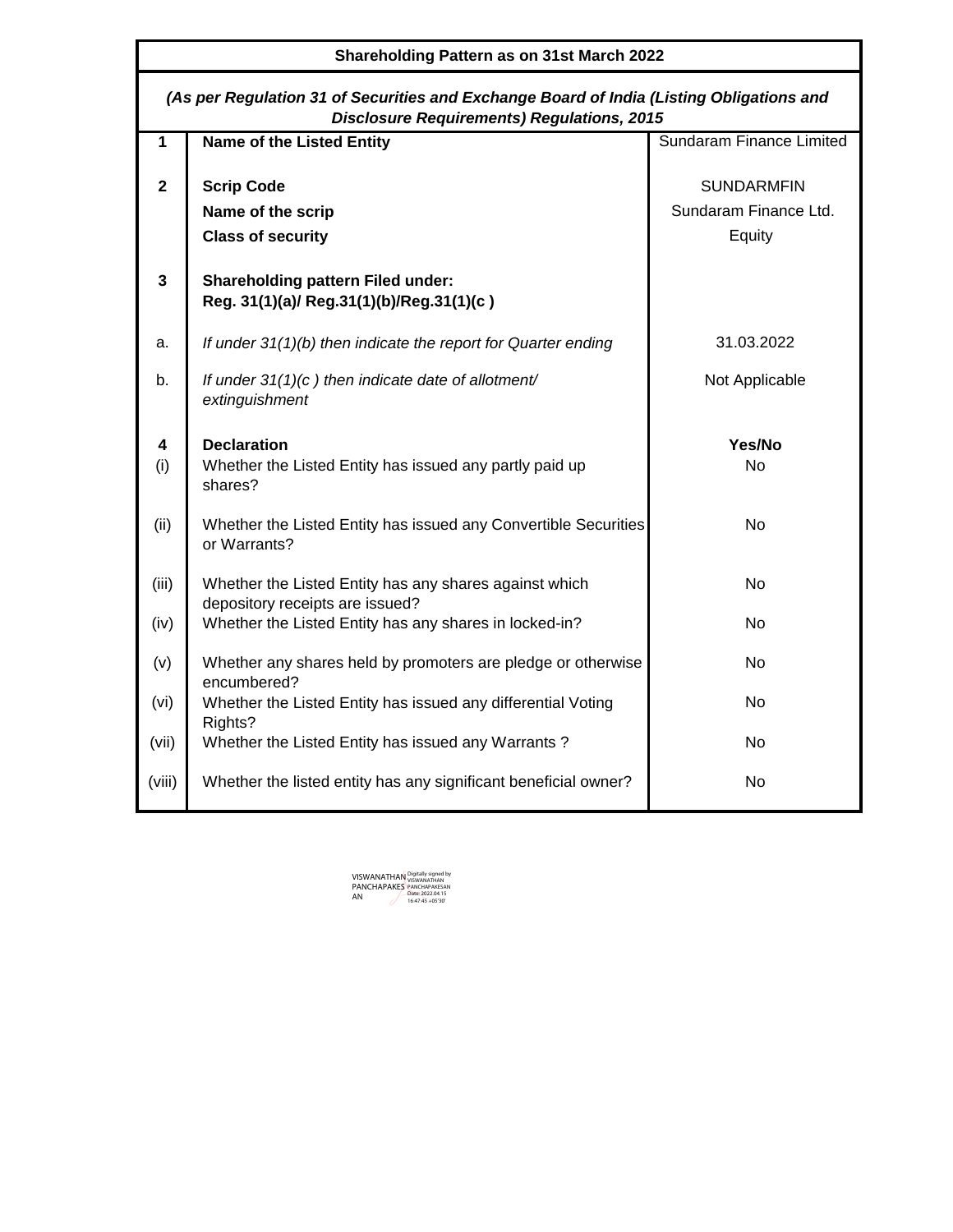|                 |                                              |                             |                                               |                                 |                                                  | Table I - Summary Statement holding of specified securities |                                                                                            |                                                                          |                                        |                                                                                          |                                                                                                    |            |                                                    |                                                    |                                                 |                                              |
|-----------------|----------------------------------------------|-----------------------------|-----------------------------------------------|---------------------------------|--------------------------------------------------|-------------------------------------------------------------|--------------------------------------------------------------------------------------------|--------------------------------------------------------------------------|----------------------------------------|------------------------------------------------------------------------------------------|----------------------------------------------------------------------------------------------------|------------|----------------------------------------------------|----------------------------------------------------|-------------------------------------------------|----------------------------------------------|
| Category<br>(1) | Category of<br>shareholder<br>(II)           | Nos. of<br>shareholde<br>rs | No. of fully paid<br>up equity<br>shares held | No. of<br>Partly<br>paid-up     | No. of<br>shares<br>underlyin                    | Total nos.<br>shares held<br>$(VII) = (IV)+(V)+$            | ing as a %<br>of total no.                                                                 | Sharehold Number of Voting Rights<br>held in each class of<br>securities |                                        | No. of<br><b>Shares</b><br><b>Underlyin</b>                                              | Shareholdin<br>$q$ , as a $%$<br>assuming                                                          |            | <b>Number of Locked</b><br>in shares<br>(XII)      | <b>Number of Shares</b><br>pledged or<br>otherwise |                                                 | <b>Number of</b><br>equity shares<br>held in |
|                 |                                              | (III)                       | (IV)                                          | equity<br>shares<br>held<br>(V) | q<br><b>Depositor</b><br><b>Receipts</b><br>(VI) | (VI)                                                        | of shares<br>(calculate<br>d as per<br>SCRR,<br>1957)<br>(VIII)<br>As a % of<br>$(A+B+C2)$ | No of Voting<br><b>Rights</b>                                            | <b>Total as</b><br>a % of<br>$(A+B+C)$ | a<br>Outstandi<br>ng<br>convertibl<br>е<br>securities<br>(including)<br>Warrants)<br>(X) | full<br>conversion<br>οf<br>convertible<br>securities<br>as a<br>percentage<br>of diluted<br>share | No.<br>(a) | As a % of<br>total<br><b>Shares</b><br>held<br>(b) | No.<br>(a)                                         | $%$ of<br>total<br><b>Shares</b><br>held<br>(b) | dematerialized<br>form<br>(XIV)              |
| (A)             | <b>Promoter and</b><br><b>Promoter Group</b> | 105                         | 4,27,68,519                                   | $\sim$                          | $\blacksquare$                                   | 4,27,68,519                                                 | 38.49                                                                                      | 4,27,68,519                                                              | 38.81                                  |                                                                                          | 38.49                                                                                              |            |                                                    |                                                    | $\sim$                                          | 4,27,68,519                                  |
| (B)             | <b>Public</b><br>Shareholding                | 24,043                      | 6,74,21,356                                   | $\sim$                          | ۰.                                               | 6,74,21,356                                                 | 60.68                                                                                      | 6,74,21,356                                                              | 61.19                                  |                                                                                          | 60.68                                                                                              |            |                                                    |                                                    | $\sim$                                          | 6,44,18,523                                  |
| (C)             | Non-Promoter-<br><b>Non Public</b>           |                             |                                               |                                 |                                                  |                                                             |                                                                                            |                                                                          |                                        |                                                                                          |                                                                                                    |            |                                                    |                                                    | $\overline{\phantom{a}}$                        |                                              |
| (C1)            | Shares underlying<br><b>DRs</b>              |                             |                                               |                                 |                                                  | $\sim$                                                      | $\blacksquare$                                                                             |                                                                          |                                        |                                                                                          | -                                                                                                  |            |                                                    |                                                    |                                                 |                                              |
| (C2)            | Shares held by<br><b>Employee Trusts</b>     |                             | 9,13,985                                      | $\sim$                          | $\blacksquare$                                   | 9,13,985                                                    | 0.82                                                                                       |                                                                          | $\overline{\phantom{a}}$               |                                                                                          | 0.82                                                                                               |            |                                                    |                                                    | $\overline{\phantom{a}}$                        | 9,13,985                                     |
|                 | Total                                        | 24,149                      | 11,11,03,860                                  | $\sim$                          | $\sim$                                           | 11,11,03,860                                                | 100                                                                                        | 11,01,89,875                                                             | 100.00                                 |                                                                                          | 100.00                                                                                             |            |                                                    |                                                    |                                                 | 10,81,01,027                                 |

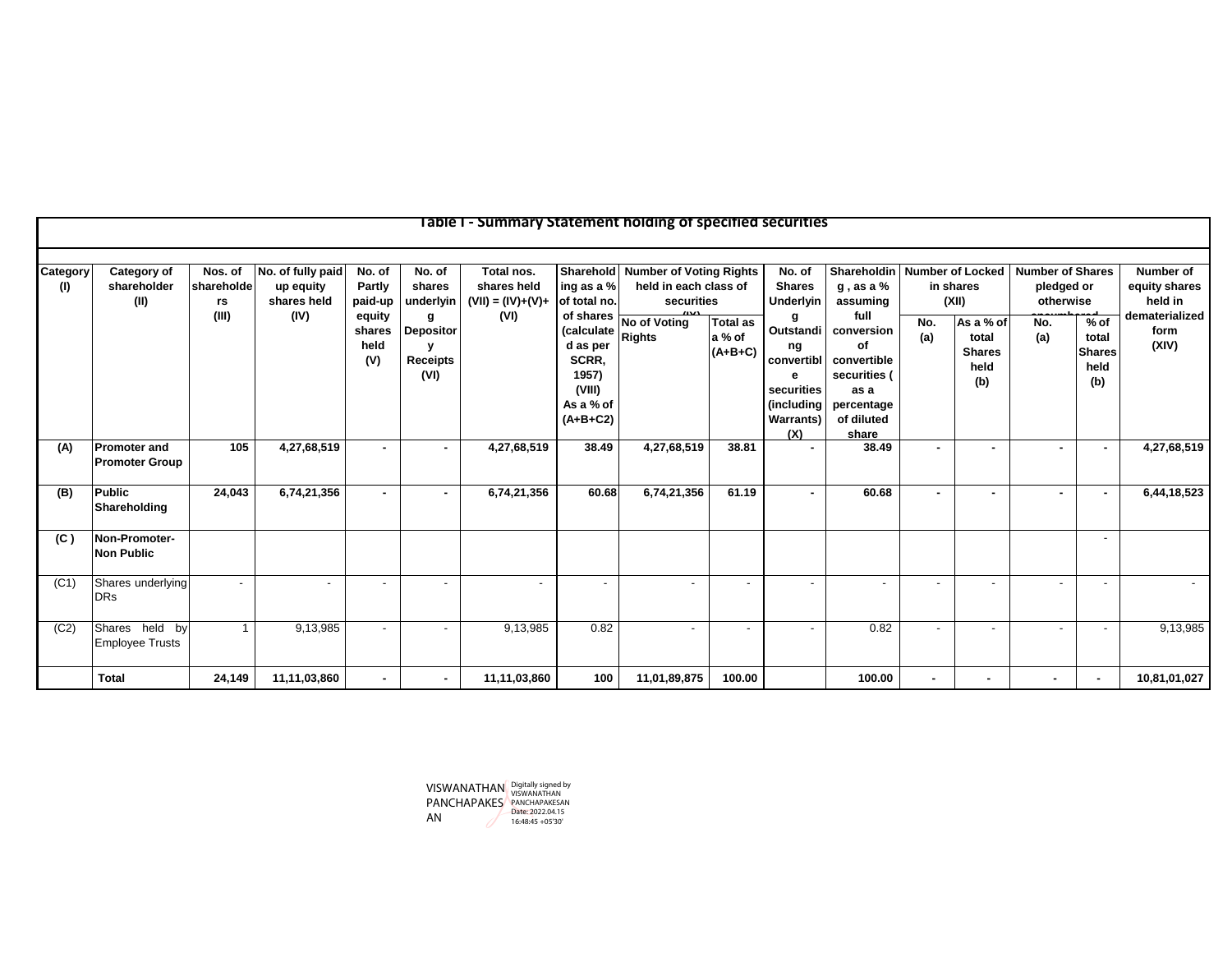|                         | Table II - Statement showing shareholding pattern of the Promoter and Promoter Group         |                                 |                                   |                           |                                                                             |                                     |                                                                       |                                                |                                                                        |                               |                                                                                    |                                                                                                                         |                                                                                                                             |            |                                         |                                                           |                                                                    |
|-------------------------|----------------------------------------------------------------------------------------------|---------------------------------|-----------------------------------|---------------------------|-----------------------------------------------------------------------------|-------------------------------------|-----------------------------------------------------------------------|------------------------------------------------|------------------------------------------------------------------------|-------------------------------|------------------------------------------------------------------------------------|-------------------------------------------------------------------------------------------------------------------------|-----------------------------------------------------------------------------------------------------------------------------|------------|-----------------------------------------|-----------------------------------------------------------|--------------------------------------------------------------------|
|                         | Category & Name of the Shareholders<br>PAN<br>(II)<br>(1)                                    |                                 | Shareholders type                 | sharehold<br>$\mathbf{m}$ | No. of No. of fully paid Partly paid-up<br>up equity shares<br>held<br>(IV) | <b>equity shares</b><br>held<br>(V) | Nos. of shares<br>underlying<br>Depository<br><b>Receipts</b><br>(VI) | Total nos. shares<br>held<br>$(VII = IV+V+VI)$ | calculated as<br>per SCRR, 1957<br>As a $%$ of<br>$(A+B+C2)$<br>(VIII) |                               | Shareholding % Number of Voting Rights held in each<br>class of securities<br>(IX) | No. of Shares<br>Underlying<br>Outstanding<br>convertible<br>securities<br><i><b>(including</b></i><br><b>Warrants)</b> | Shareholding, as a<br>% assuming full<br>conversion of<br>convertible<br>securities (as a<br>percentage of<br>diluted share |            | Number of Locked in<br>shares<br>(XII)  | Number of Shares pledged or<br>otherwise encumbered(XIII) | Number of equity<br>shares held in<br>dematerialized forn<br>(XIV) |
|                         |                                                                                              |                                 |                                   |                           |                                                                             |                                     |                                                                       |                                                |                                                                        | No of Voting<br><b>Rights</b> | Total as a % of Total<br><b>Voting rights</b>                                      | (X)                                                                                                                     | capital)<br>$(XI) = (VII)+(X)$ as a<br>$%$ of A+B+C2                                                                        | No.<br>(a) | As a $%$ of<br>total Shares<br>held (b) | As a % of total<br>No.<br>shares held (b)<br>(a)          |                                                                    |
|                         | (1) <u>Indian</u>                                                                            |                                 |                                   |                           |                                                                             |                                     |                                                                       |                                                |                                                                        |                               |                                                                                    |                                                                                                                         |                                                                                                                             |            |                                         |                                                           |                                                                    |
| (a)                     | Individuals/Hindu Undivided Family<br>MR ASHWATHANARAYAN RAMJI                               | BBPPR4178D                      | PROMOTER GROUP                    | 90 <sub>1</sub>           | 2,76,92,241                                                                 |                                     |                                                                       | 2,76,92,241                                    | 25                                                                     | 2,76,92,241                   | 25.13                                                                              |                                                                                                                         | 24.92                                                                                                                       |            |                                         |                                                           | 2,76,92,241                                                        |
|                         | & MR NARAYANAN RAMJI<br>MR NARAYANAN RAMJI & MR ASHWATHANARAYANAN RAMJI                      | AAUPS6022N                      | PROMOTER                          |                           |                                                                             |                                     |                                                                       |                                                |                                                                        |                               |                                                                                    |                                                                                                                         |                                                                                                                             |            |                                         |                                                           |                                                                    |
|                         |                                                                                              |                                 |                                   |                           |                                                                             |                                     |                                                                       |                                                |                                                                        |                               |                                                                                    |                                                                                                                         |                                                                                                                             |            |                                         |                                                           |                                                                    |
|                         | MR NARAYANAN RAMJI & MR ASHWATHANARAYANAN RAMJI                                              | AAUPS6022N                      | PROMOTER                          |                           |                                                                             |                                     | $\sim$                                                                | $\sim$                                         | $\overline{\phantom{a}}$                                               | ×.                            | ×.                                                                                 |                                                                                                                         |                                                                                                                             |            |                                         |                                                           |                                                                    |
|                         | MR NARAYANAN RAMJI & MISS AISHWARYA RAMJI<br>MR NARAYANAN RAMJI & MR ASHWATHANARAYANAN RAMJI | AAUPS6022N<br>AAUPS6022N        | PROMOTER<br>PROMOTER              |                           |                                                                             |                                     |                                                                       |                                                |                                                                        |                               |                                                                                    |                                                                                                                         |                                                                                                                             |            |                                         |                                                           | $\cdot$                                                            |
|                         |                                                                                              |                                 |                                   |                           |                                                                             |                                     |                                                                       |                                                |                                                                        |                               |                                                                                    |                                                                                                                         |                                                                                                                             |            |                                         |                                                           |                                                                    |
|                         | MR NARAYANAN RAMJI & MISS AISHWARYA RAMJI<br>Rep By F/G: MR N RAMJI                          | AAUPS6022N                      | PROMOTER                          |                           |                                                                             |                                     |                                                                       |                                                |                                                                        |                               |                                                                                    |                                                                                                                         |                                                                                                                             |            |                                         |                                                           |                                                                    |
|                         | MR NARAYANAN RAMJI & MRS SHARMILA RAMJI<br>MR NARAYANAN RAMJI & MR ASHWATHANARAYANAN RAMJI   | AAUPS6022N                      | PROMOTER                          |                           |                                                                             |                                     |                                                                       |                                                |                                                                        |                               |                                                                                    |                                                                                                                         |                                                                                                                             |            |                                         |                                                           | $\sim$                                                             |
|                         |                                                                                              | AAUPS6022N                      | <b>PROMOTER</b>                   |                           |                                                                             |                                     |                                                                       |                                                |                                                                        |                               |                                                                                    |                                                                                                                         |                                                                                                                             |            |                                         |                                                           | $\sim$                                                             |
| $\overline{2}$          | <b>MR SRIVATS RAM</b><br><b>MRS NIVEDITA RAM</b>                                             | APKPS8819Q<br>AADPN0585A        | PROMOTER<br><b>PROMOTER</b>       |                           | 17,01,322<br>16,49,516                                                      |                                     |                                                                       | 17,01,322<br>16.49.516                         |                                                                        | 17.01.322<br>16,49,516        | 1.54<br>1.50                                                                       |                                                                                                                         |                                                                                                                             |            |                                         |                                                           | 17,01,322<br>16,49,516                                             |
| $\overline{\mathbf{3}}$ | MR HARSHA VIJI.                                                                              | AABPH5786K                      | PROMOTER GROUP                    |                           | 16,91,704                                                                   |                                     |                                                                       | 16,91,704                                      |                                                                        | 16,91,704                     | 1.54                                                                               |                                                                                                                         |                                                                                                                             |            |                                         |                                                           | 16,91,704                                                          |
| 4                       | MR ARJUN RANGARAJAN<br><b>MR SRIRAM VIJI</b>                                                 | AFMPA1593H                      | PROMOTER GROUP                    |                           | 13.08.270                                                                   |                                     |                                                                       | 13.08.270                                      |                                                                        | 13.08.270                     | 1.19<br>1.16                                                                       |                                                                                                                         |                                                                                                                             |            |                                         |                                                           | 13,08,270                                                          |
| 5                       | MR S RAM & MR S VIJI                                                                         | ABCPS3880K<br>AAHTS7447Q        | PROMOTER GROUP<br>PROMOTER        |                           | 12,78,620                                                                   |                                     |                                                                       | 12,78,620                                      |                                                                        | 12,78,620                     |                                                                                    |                                                                                                                         |                                                                                                                             |            |                                         |                                                           | 12,78,620                                                          |
| 6                       | <b>MRS GITA RAM</b>                                                                          | ACUPG1484G                      | PROMOTER GROUP                    |                           | 11,39,680                                                                   |                                     |                                                                       | 11,39,680                                      |                                                                        | 11,39,680                     | 1.03                                                                               |                                                                                                                         |                                                                                                                             |            |                                         |                                                           | 11,39,680                                                          |
| $\overline{7}$          | <b>MR S SUNDARAM</b><br>8 MSSHEMA                                                            | ABAPS0106L<br>AABPH2369C        | PROMOTER<br>PROMOTER GROUP        |                           | 4.000<br>3.34.968                                                           |                                     |                                                                       | 4.000<br>3.34.968                              | $^{\circ}$<br>$\Omega$                                                 | 4.000<br>3.34.968             | 0.00<br>0.30                                                                       |                                                                                                                         |                                                                                                                             |            |                                         |                                                           | 4.000<br>3,34,968                                                  |
|                         | 9 MRS USHA RAGHAVAN                                                                          | AAAPR8232R                      | PROMOTER                          |                           | 5,89,992                                                                    |                                     |                                                                       | 5,89,992                                       |                                                                        | 5,89,992                      | 0.54                                                                               |                                                                                                                         |                                                                                                                             |            |                                         |                                                           | 5,89,992                                                           |
|                         | 10 MR SRIKANTH RAMANUJAM<br>11 MR S. VI.II.                                                  | AUPS9413N<br>AAFPV2927C         | PROMOTER<br>PROMOTER              |                           | 9,14,052<br>9,09,780                                                        |                                     |                                                                       | 9,14,052<br>9,09,780                           |                                                                        | 9,14,052<br>9,09,780          | 0.83<br>0.83                                                                       |                                                                                                                         |                                                                                                                             |            |                                         |                                                           | 9,14,052<br>9,09,780                                               |
|                         | 12 MRS VIJAYA RANGARAJAN.                                                                    | ACFPR6155E                      | PROMOTER                          |                           | 10,86,265                                                                   |                                     |                                                                       | 10,86,265                                      |                                                                        | 10,86,265                     | 0.99                                                                               |                                                                                                                         |                                                                                                                             |            |                                         |                                                           | 10,86,26                                                           |
|                         | 13 MRS CHITRA VIJI<br>14 MRS PREMA RAMANUJAM                                                 | AACPC0420E<br>AACPR3435L        | PROMOTER GROUP<br>PROMOTER GROUP  |                           | 8.34.034<br>6,43,412                                                        |                                     |                                                                       | 8.34.034<br>6,43,412                           |                                                                        | 8.34.034<br>6,43,412          | 0.76<br>0.58                                                                       |                                                                                                                         |                                                                                                                             |            |                                         |                                                           | 8.34.034<br>6,43,41                                                |
|                         | 15 MRS LILY VIJAYARAGHAVAN                                                                   | AABPL7289D                      | PROMOTER                          |                           | 5.45.436                                                                    |                                     |                                                                       | 5.45.436                                       |                                                                        | 5.45.436                      | 0.49                                                                               |                                                                                                                         |                                                                                                                             |            |                                         |                                                           | 5.45.436                                                           |
|                         | 16 MRS VIJAYA RANGARAJAN & MR SANTHANAM RAM<br>17 MR S. RAM.                                 | ACFPR6155F<br>ADCPR0378R        | PROMOTER GROUP<br>PROMOTER        |                           | 6.09.896<br>5.06.788                                                        |                                     |                                                                       | 6.09.896<br>5.06.788                           | $\Omega$                                                               | 6,09,896<br>5.06.788          | 0.55<br>0.46                                                                       |                                                                                                                         |                                                                                                                             |            |                                         |                                                           | 6.09.89<br>5.06.78                                                 |
|                         | 18 MRS CHOODAMANI NARAYANAN                                                                  | AADPN2665B                      | PROMOTER                          |                           | 5.09.094                                                                    |                                     |                                                                       | 5.09.094                                       | $\mathbf 0$                                                            | 5,09,094                      | 0.46                                                                               |                                                                                                                         |                                                                                                                             |            |                                         |                                                           | 5.09.09                                                            |
| 20                      | 19 MR NARAYANAN RAMJI (HUF)<br><b>MRS ANURADHA RAGHAVAN</b>                                  | AAAHN0119F<br>AABPR3006N        | PROMOTER GROUP<br>PROMOTER        |                           | 1,36,160<br>3.97.264                                                        |                                     |                                                                       | 1,36,160<br>3,97,264                           | $^{\circ}$                                                             | 1,36,160<br>3,97,264          | 0.12<br>0.36                                                                       |                                                                                                                         |                                                                                                                             |            |                                         |                                                           | 1,36,160<br>3,97,264                                               |
|                         | 21 MR JAIDEEP CHAKRAVARTHY                                                                   | AADPJ4258L                      | PROMOTER                          |                           | 6.85.198                                                                    |                                     |                                                                       | 6.85.198                                       |                                                                        | 6.85.198                      | 0.62                                                                               |                                                                                                                         |                                                                                                                             |            |                                         |                                                           | 6.85.198                                                           |
| 23                      | 22 MR S. VIJI (KARTA OF HUF 1)<br>MR PRADEEP CHAKRAVARTHY                                    | AADHV2482A<br>AACPC0448A        | PROMOTER GROUP<br>PROMOTER        |                           | 3,65,924<br>6,67,986                                                        |                                     |                                                                       | 3,65,924<br>6.67.986                           | $\circ$                                                                | 3,65,924<br>6,67,986          | 0.33<br>0.61                                                                       |                                                                                                                         |                                                                                                                             |            |                                         |                                                           | 3,65,924<br>6,67,986                                               |
|                         | 24 MRS LILY VIJAYARAGHAVAN & MRS SASHI PARTHASARATHY                                         | AABPL7289D                      | PROMOTER                          |                           | 3,15,112                                                                    |                                     |                                                                       | 3,15,112                                       | $\Omega$                                                               | 3,15,112                      | 0.29                                                                               |                                                                                                                         |                                                                                                                             |            |                                         |                                                           | 3,15,112                                                           |
|                         | 25 MR SHARATH VIJAYARAGHAVAN (HUF)<br>26 MR K VASUDEVAN                                      | AALHS3553D<br>AAAPV2148Q        | PROMOTER GROUP<br>PROMOTER        |                           | 2,09,000<br>2,87,492                                                        |                                     |                                                                       | 2.09.000<br>2,87,492                           | $\Omega$<br>$\circ$                                                    | 2.09.000<br>2,87,492          | 0.19<br>0.26                                                                       |                                                                                                                         |                                                                                                                             |            |                                         |                                                           | 2,09,000<br>2,87,492                                               |
|                         | 27 MRS LAKSHMI VASUDEVAN                                                                     | AGFPV2469M                      | PROMOTER GROUP                    |                           | 2.74.816                                                                    |                                     |                                                                       | 2.74.816                                       |                                                                        | 2.74.816                      | 0.25                                                                               |                                                                                                                         |                                                                                                                             |            |                                         |                                                           | 2.74.81                                                            |
|                         | 28 MR R. RAMANUJAM.<br>29 MR ADITYA S. RAMANUJAM                                             | AABPR9212J<br>ARIPR0950R        | PROMOTER GROUP<br>PROMOTER GROUP  |                           | 4.09.622<br>2,61,548                                                        |                                     |                                                                       | 4.09.622<br>2.61.548                           | $\Omega$<br>$\circ$                                                    | 4.09.622<br>2,61,548          | 0.37<br>0.24                                                                       |                                                                                                                         |                                                                                                                             |            |                                         |                                                           | 4,09,622<br>2.61.548                                               |
|                         | 30   MISS TULSI S RAMANUJAM                                                                  | BDHPR4276C                      | PROMOTER GROUP                    |                           | 2,67,767                                                                    |                                     |                                                                       | 2.67.767                                       | $^{\circ}$                                                             | 2,67,767                      | 0.24                                                                               |                                                                                                                         |                                                                                                                             |            |                                         |                                                           | 2,67,767                                                           |
|                         | MR R. RAMANUJAM & MR R. SRIKANTH<br>31 MR SHARATH VIJAYARAGHAVAN                             | AABTR0295F<br>AAAPV4274F        | PROMOTER GROUP<br>PROMOTER        |                           | 1,74,844                                                                    |                                     |                                                                       | 1,74,844                                       |                                                                        | 1,74,844                      | 0.16                                                                               |                                                                                                                         |                                                                                                                             |            |                                         |                                                           | 1,74,844                                                           |
| 32                      | MRS LILY VIJAYARAGHAVAN & MR BADRI VIJAYARAGHAVAN                                            | AABPI 7289D                     | <b>PROMOTER</b>                   |                           | 1.97.776                                                                    | $\sim$                              | <b>A</b>                                                              | 1.97.776                                       | $\Omega$                                                               | 1.97.776                      | 0.18                                                                               | ×.                                                                                                                      | $\Omega$                                                                                                                    |            |                                         |                                                           | 1.97.776                                                           |
| 33                      | MRS LILY VIJAYARAGHAVAN & MR SHARATH<br>VIJAYARAGHAVAN                                       | AABPL7289D                      | PROMOTER                          |                           | 1,97,776                                                                    |                                     | $\sim$                                                                | 1,97,776                                       | $\mathbf 0$                                                            | 1,97,776                      | 0.18                                                                               | ٠                                                                                                                       |                                                                                                                             |            |                                         |                                                           | 1,97,776                                                           |
| 34                      | MR T T NARENDRAN, MRS VIMALA RANGASWAMY &<br>MRS PADMINI NARENDRAN                           | AAAPN8006H                      | PROMOTER                          |                           | 1,62,988                                                                    |                                     | $\sim$                                                                | 1,62,988                                       | $\Omega$                                                               | 1,62,988                      | 0.15                                                                               |                                                                                                                         |                                                                                                                             |            |                                         |                                                           | 1,62,988                                                           |
|                         | 35 MRS INDIRA KRISHNASWAMI                                                                   | AABPI0060M                      | PROMOTER GROUP                    |                           | 1.62.180                                                                    |                                     |                                                                       | 1.62.180                                       | $\Omega$                                                               | 1.62.180                      | 0.15                                                                               |                                                                                                                         |                                                                                                                             |            |                                         |                                                           | 1,62,180                                                           |
|                         | 36 MR T T SRINIVASA RAGHAVAN (HUF)<br>37 MR DAYA AMBIRAJAN.                                  | AAAHT0056R<br>AYMPA5797J        | PROMOTER GROUP<br>PROMOTER GROUP  |                           | 1.23.192<br>2,70,539                                                        |                                     |                                                                       | 1.23.192<br>2,70,539                           | $\Omega$<br>$\mathbf 0$                                                | 1.23.192<br>2,70,539          | 0.11<br>0.25                                                                       |                                                                                                                         |                                                                                                                             |            |                                         |                                                           | 1.23.192<br>2,70,539                                               |
|                         | 38 MR S. VIJI (KARTA OF HUF 2)                                                               | AAFHS9812K                      | PROMOTER GROUP                    |                           | 1.13.988                                                                    |                                     |                                                                       | 1.13.988                                       | $^{\circ}$                                                             | 1.13.988                      | 0.10                                                                               |                                                                                                                         |                                                                                                                             |            |                                         |                                                           | 1.13.988                                                           |
| 39                      | MR S. KISHORE & MR A.M. SRINIVASAN<br>40 MRS BAGYAM RAGHAVAN & MR T T VENKATRAGHAVAN         | ALRPK5324P<br>AABPR2372R        | PROMOTER GROUP<br>PROMOTER GROUP  |                           | 4.63.612<br>1,13,308                                                        |                                     |                                                                       | 4.63.612<br>1,13,308                           | $\circ$<br>$\mathbf 0$                                                 | 4.63.612<br>1,13,308          | 0.42<br>0.10                                                                       |                                                                                                                         |                                                                                                                             |            |                                         |                                                           | 4,63,612<br>1,13,308                                               |
|                         | 41 MR TT SRINIVASARAGHAVAN & MR TT NARENDRAN                                                 | AABTA7395M                      | PROMOTER                          |                           | 1.18.000                                                                    |                                     |                                                                       | 1,18,000                                       | $\Omega$                                                               | 1.18.000                      | 0.11                                                                               |                                                                                                                         |                                                                                                                             |            |                                         |                                                           | 1,18,000                                                           |
|                         | 42 MR TT SRINIVASARAGHAVAN & MRS BAGYAM RAGHAVAN                                             | AAGPS0089M                      | PROMOTER GROUP                    |                           | 1,18,000                                                                    |                                     |                                                                       | 1.18.000                                       | $^{\circ}$                                                             | 1.18.000                      | 0.11                                                                               |                                                                                                                         |                                                                                                                             |            |                                         |                                                           | 1,18,000                                                           |
|                         | 43 MR T T NARENDRAN & MRS PADMINI NARENDRAN<br>44 MR NARAYANAN RAMJI                         | AAATD8906G                      | PROMOTER GROUP<br><b>PROMOTEF</b> |                           | 90,000<br>1,12,148                                                          |                                     |                                                                       | 90,000<br>1,12,148                             | $\circ$<br>$\Omega$                                                    | 90,000<br>1,12,148            | 0.08<br>0.10                                                                       |                                                                                                                         |                                                                                                                             |            |                                         |                                                           | 90,000<br>1,12,148                                                 |
|                         | 45 MR S RAGHAVAN                                                                             | <b>AAUPS6022N</b><br>AACPR1872R | PROMOTER GROUP                    |                           | 1,03,492                                                                    |                                     |                                                                       | 1,03,492                                       | $\circ$                                                                | 1,03,492                      | 0.09                                                                               |                                                                                                                         |                                                                                                                             |            |                                         |                                                           | 1,03,492                                                           |
| 46                      | MRS PADMINI NARENDRAN & MR T T HAYAGREEVAN                                                   | AAAPN8007G                      | PROMOTER GROUP                    |                           | 1.09.412                                                                    |                                     |                                                                       | 1.09.412                                       | $\circ$                                                                | 1.09.412                      | 0.10                                                                               |                                                                                                                         |                                                                                                                             |            |                                         |                                                           | 1,09,412                                                           |
|                         | 47 MR N KRISHNAN<br>48 MR N KRISHNAN (HUF)                                                   | AACPK6061H<br>AAAHK2718M        | PROMOTER<br>PROMOTER GROUP        |                           | 1,12,192<br>1,01,592                                                        |                                     |                                                                       | 1,12,192<br>1.01.592                           | $\Omega$                                                               | 1.12.192<br>1,01,592          | 0.10<br>0.09                                                                       |                                                                                                                         |                                                                                                                             |            |                                         |                                                           | 1,12,192<br>1,01,592                                               |
|                         | 49 MR T T NARENDRAN (HUF)                                                                    | AAAHT0077L                      | PROMOTER GROUP                    |                           | 95,068                                                                      |                                     | $\sim$                                                                | 95,068                                         | $^{\circ}$                                                             | 95,068                        | 0.09                                                                               | $\sim$                                                                                                                  |                                                                                                                             |            |                                         |                                                           | 95,068                                                             |
| 50                      | MRS VIMALA RANGASWAMY, MR T T NARENDRAN &<br>MRS PADMINI NARENDRAN                           | AABPR2371N                      | PROMOTER GROUP                    |                           | 95.024                                                                      |                                     |                                                                       | 95.024                                         |                                                                        | 95.024                        | 0.05                                                                               |                                                                                                                         |                                                                                                                             |            |                                         |                                                           | 95,024                                                             |

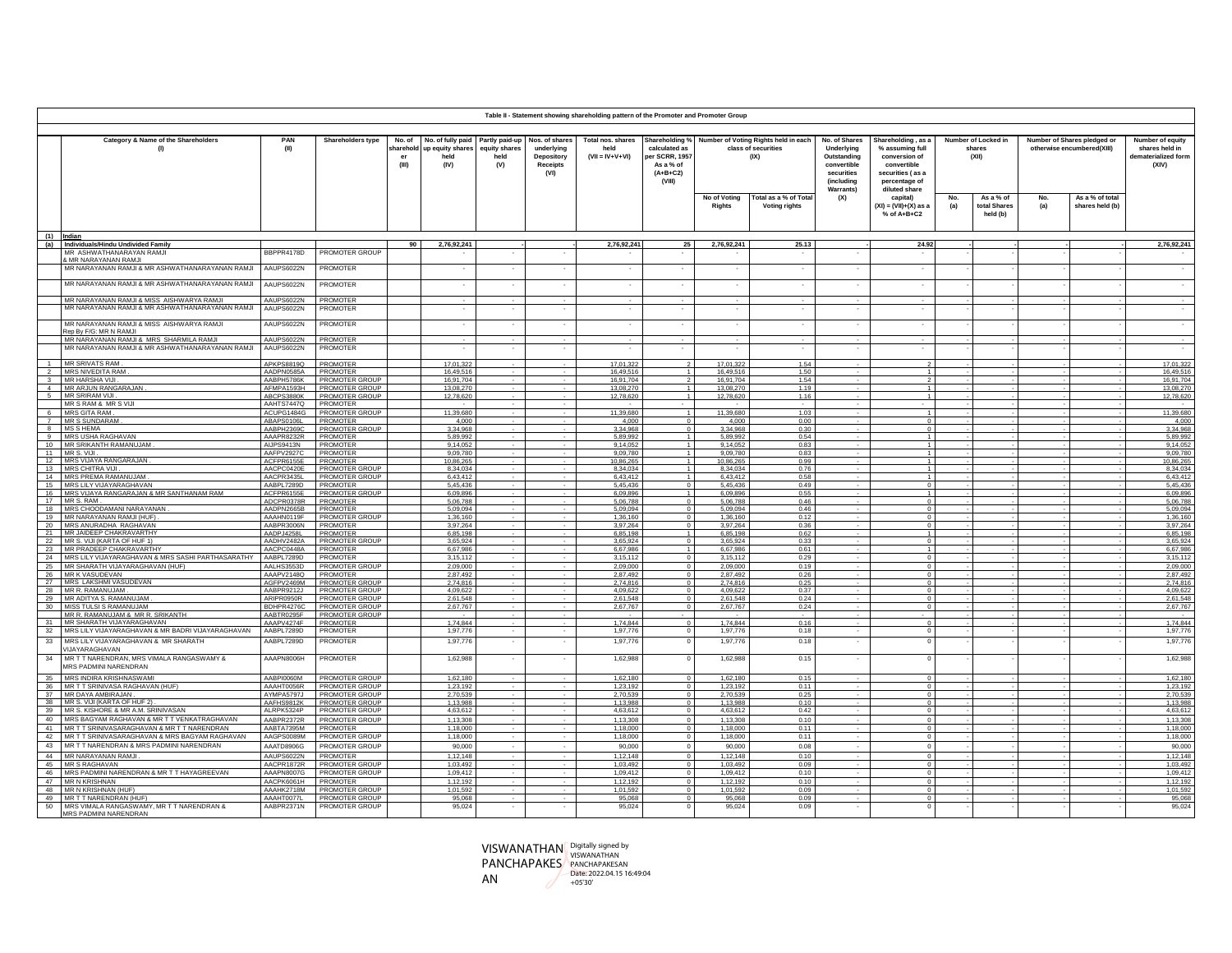

|          |                                                                                                                                  |                          |                                         |                        |             |             |                        | (VIII)               |                        |                                               | <i><b>(including</b></i><br>Warrants) | percentage of<br>diluted share                     |           |                                       |            |                                    |                        |
|----------|----------------------------------------------------------------------------------------------------------------------------------|--------------------------|-----------------------------------------|------------------------|-------------|-------------|------------------------|----------------------|------------------------|-----------------------------------------------|---------------------------------------|----------------------------------------------------|-----------|---------------------------------------|------------|------------------------------------|------------------------|
|          |                                                                                                                                  |                          |                                         |                        |             |             |                        |                      | No of Voting<br>Rights | Total as a % of Total<br><b>Voting rights</b> | (X)                                   | capital)<br>$(XI) = (VII)+(X)$ as a<br>% of A+B+C2 | No<br>(a) | As a % of<br>total Shares<br>held (b) | No.<br>(a) | As a % of total<br>shares held (b) |                        |
|          |                                                                                                                                  |                          |                                         |                        |             |             |                        |                      |                        |                                               |                                       |                                                    |           |                                       |            |                                    |                        |
| 52       | 51 MR TT NARENDRAN & MRS PADMINI NARENDRAN<br>MR T T SRINIVASARAGHAVAN MRS VIMALA RANGASWAMY & AAGPS0089M<br>MRS BAGYAM RAGHAVAN | AAATH9184Q               | PROMOTER GROUP<br>PROMOTER              | 80,000<br>85,084       |             | $\sim$      | 80,000<br>85,084       | $\Omega$<br>$\Omega$ | 80,000<br>85,084       | 0.07<br>0.08                                  |                                       |                                                    |           |                                       |            |                                    | 80,000<br>85.084       |
| 53       | MRS VIMALA RANGASWAMY, MR T T SRINIVASARAGHAVAN & AABPR2371N<br>MR T T VENKATRAGHAVAN                                            |                          | PROMOTER GROUP                          | 82,664                 |             |             | 82,664                 |                      | 82.664                 | 0.08                                          |                                       |                                                    |           |                                       |            |                                    | 82,664                 |
|          | 54 MR SRIVATS RAM (HUF)                                                                                                          | AAPHS9705K               | PROMOTER GROUP                          | 77,200                 |             | the control | 77,200                 | $\Omega$             | 77,200                 | 0.07                                          |                                       |                                                    |           |                                       |            |                                    | 77,200                 |
|          | 55 MR VISHNU VIJAYARAGHAVAN                                                                                                      | AGAPV6283G               | PROMOTER GROUP                          | 1.50.984               |             | the control | 1.50.984               | $\Omega$             | 1.50.984               | 0.14                                          |                                       |                                                    |           |                                       |            |                                    | 1.50.984               |
| 56       | <b>MRS RUPA SRIKANTH</b><br>57 MRS ARUNA SANKARANARAYANAN                                                                        | ADQPR9034C<br>AKFPS1892R | PROMOTER GROUP<br>PROMOTER GROUP        | 70,188<br>56,840       |             |             | 70,188<br>56,840       | $\Omega$             | 70,188<br>56,840       | 0.06<br>0.05                                  |                                       |                                                    |           |                                       |            |                                    | 70,188<br>56,840       |
| 58       | MRS RAMA SRIDHARAN                                                                                                               | AUOPS3865M               | PROMOTER                                | 55,920                 | <b>1979</b> | $\sim$      | 55.920                 |                      | 55,920                 | 0.05                                          | <b>COL</b>                            |                                                    |           |                                       |            |                                    | 55,920                 |
| 59       | MR T T RANGASWAMY (KARTA OF HUF 1)                                                                                               | AAAHT0031Q               | PROMOTER GROUP                          | 49,324                 | $\sim$      | $\sim$      | 49,324                 |                      | 49,324                 | 0.04                                          | $\sim$                                |                                                    |           |                                       |            |                                    | 49,324                 |
| 60       | MR T.T. RANGASWAMY, MR T.T. NARENDRAN & MR T.T.<br>HAYAGREEVAN                                                                   | AABPR2403B               | PROMOTER                                | 49,200                 | $\sim$      | $\sim$      | 49,200                 |                      | 49,200                 | 0.04                                          | ٠                                     |                                                    |           |                                       |            |                                    | 49,200                 |
| 61       | MR T.T. RANGASWAMY, MR T.T. VENKATRAGHAVAN &<br>MR T.T. SRINIVASARAGHAVAN                                                        | AABPR2403B               | PROMOTER                                | 48,628                 |             |             | 48,628                 |                      | 48,628                 | 0.04                                          |                                       |                                                    |           |                                       |            |                                    | 48,628                 |
| 62       | MR K VASUDEVAN & MRS LAKSHMI VASUDEVAN                                                                                           | AAAPV2148Q               | PROMOTER                                | 46,392                 |             | $\sim$      | 46,392                 | $\Omega$             | 46,392                 | 0.04                                          |                                       |                                                    |           |                                       |            |                                    | 46,392                 |
| 63       | MRS LAKSHMI VIJAYARAGHAVAN                                                                                                       | AABPL7182P               | PROMOTER GROUP                          | 42,955                 |             |             | 42,955                 | $\Omega$             | 42,955                 | 0.04                                          | -71                                   |                                                    |           |                                       |            |                                    | 42,955                 |
|          | 64 MR SHRIRAM VIJAYARAGHAVAN (HUF)<br>65 MR SHREEN RAGHAVAN                                                                      | AAUHS1066A<br>AAJPS6234R | <b>PROMOTER GROUP</b><br>PROMOTER GROUP | 1,05,000<br>94,892     |             |             | 1,05,000<br>94,892     |                      | 1,05,000<br>94,892     | 0.10<br>0.09                                  |                                       |                                                    |           |                                       |            |                                    | 1,05,000               |
|          | 66 MR R. RAMANUJAM & MR ANANTH RAMANUJAM                                                                                         | AABPR9212J               | PROMOTER GROUP                          | 25,600                 |             |             | 25,600                 | $\Omega$             | 25,600                 | 0.02                                          |                                       |                                                    |           |                                       |            |                                    | 94,892<br>25,600       |
|          | MR T T RANGASWAMY (KARTA of HUF 2)                                                                                               | AAAHT2029N               | PROMOTER GROUP                          |                        |             |             |                        |                      |                        |                                               |                                       |                                                    |           |                                       |            |                                    |                        |
|          | 67 MISS TARIKA RAM (MINOR)                                                                                                       | BDHPR4279P               | PROMOTER GROUP                          | 1,64,380               | $\sim$      | $\sim$      | 1,64,380               | $\overline{0}$       | 1.64.380               | 0.15                                          | $\sim$                                | $\Omega$                                           |           |                                       |            |                                    | 1,64,380               |
| 68<br>69 | MISS GITANJALI JEEVAN JOSE, REP BY M/G MRS DIVYA AOTPJ0570M<br>JEEVAN JOSE                                                       |                          | PROMOTER GROUP                          | 10,000                 |             |             | 10,000                 | $\Omega$             | 10,000                 | 0.01                                          |                                       |                                                    |           |                                       |            |                                    | 10,000                 |
|          | MASTER P SIDDHARTHA JEEVAN, REP BY M/G MRS DIVYA ERCPS8634D<br>JEEVAN JOSE                                                       |                          | PROMOTER GROUP                          | 10,000                 |             |             | 10,000                 | $\Omega$             | 10,000                 | 0.01                                          |                                       |                                                    |           |                                       |            |                                    | 10,000                 |
|          | 70 MR R. RAMANUJAM (HUF)                                                                                                         | AAFHR3792D               | PROMOTER GROUP                          | 9.992                  |             |             | 9,992                  | $\Omega$             | 9.992                  | 0.01                                          |                                       |                                                    |           |                                       |            |                                    | 9,992                  |
|          | 71 MR R. RAMANUJAM & MRS PREMA RAMANUJAM                                                                                         | AABPR9212J               | PROMOTER GROUP                          | 9,736                  | $\sim$      | $\sim$      | 9,736                  | $\Omega$             | 9,736                  | 0.01                                          | $\sim$                                |                                                    |           |                                       |            |                                    | 9,736                  |
| 73       | 72 MR SUMANTH RAMANUJAM                                                                                                          | AAKPS4078E               | PROMOTER GROUP                          | 9,27,129               |             |             | 9,27,129               |                      | 9,27,129               | 0.84                                          |                                       |                                                    |           |                                       |            |                                    | 9,27,129               |
|          | MR S. VIJI & MRS CHITRA VIJI<br>74 MR SRIKANTH RAMANUJAM (HUF)                                                                   | AAFPV2927C<br>AANHS3825C | <b>PROMOTER</b><br>PROMOTER GROUP       | 8.684<br>8,000         |             |             | 8.684<br>8,000         |                      | 8.684<br>8,000         | 0.01<br>0.01                                  |                                       |                                                    |           |                                       |            |                                    | 8.684<br>8,000         |
|          | 75 MASTER RANJAN AMBIRAJAN                                                                                                       | AYMPA5659H               | PROMOTER GROUP                          | 1,57,633               |             |             | 1,57,633               | $\Omega$             | 1,57,633               | 0.14                                          |                                       |                                                    |           |                                       |            |                                    | 1,57,633               |
| 76       | MR SHREEN RAGHAVAN (HUF)                                                                                                         | ABAHS7352C               | PROMOTER GROUP                          | 5,115                  |             |             | 5,115                  |                      | 5,115                  | 0.00                                          |                                       |                                                    |           |                                       |            |                                    | 5,115                  |
|          | MR SRIKANTH RAMANUJAM & MR ANANTH RAMANUJAM                                                                                      | AIJPS9413N               | PROMOTER                                |                        |             |             |                        |                      |                        |                                               |                                       |                                                    |           |                                       |            |                                    |                        |
| 78       | 77 MR SRIKANTH RAMANUJAM & MRS RUPA SRIKANTH<br>MR SRIRAM VIJI & MRS CHITRA VIJI                                                 | AIJPS9413N<br>ABCPS3880K | PROMOTER<br>PROMOTER GROUP              | 4,472<br>3.156         | $\sim$      | $\sim$      | 4,472<br>3.156         | $\Omega$<br>$\Omega$ | 4,472<br>3.156         | 0.00<br>0.00                                  | $\sim$                                |                                                    |           |                                       |            |                                    | 4,472<br>3,156         |
| 79       | MR HARSHA VIJI & MRS CHITRA VIJI                                                                                                 | AABPH5786K               | PROMOTER GROUP                          | 3,156                  | $\sim$      | $\sim$      | 3,156                  | $\Omega$             | 3.156                  | 0.00                                          | $\sim$                                |                                                    |           |                                       |            |                                    | 3,156                  |
| 80       | MR SRINIVASAN RAVINDRAN                                                                                                          | AACPR6159H               | PROMOTER                                | 2,39,680               | $\sim$      |             | 2,39,680               | $\Omega$             | 2,39,680               | 0.22                                          | $\sim$                                |                                                    |           |                                       |            |                                    | 2,39,680               |
| 81       | <b>MR S RAVINDRAN</b>                                                                                                            | AAAHS0352M               | PROMOTER GROUP                          | 2.51.680               | $\sim$      | $\sim$      | 2.51.680               | $\Omega$             | 2,51,680               | 0.23                                          | $\sim$                                |                                                    |           |                                       |            |                                    | 2,51,680               |
| 82       | MRS THANJAM RAVINDRAN                                                                                                            | ACQPR1429N               | PROMOTER GROUP                          | 5,62,670               | $\sim$      |             | 5,62,670               |                      | 5,62,670               | 0.51                                          |                                       |                                                    |           |                                       |            |                                    | 5,62,670               |
| 83       | MR SHREYAS RAVINDRAN AND MR SRINIVASAN RAVINDRAN                                                                                 | BGYPS6976G               | PROMOTER GROUP                          | 1,36,342               |             | $\sim$      | 1,36,342               |                      | 1.36.342               | 0.12                                          |                                       |                                                    |           |                                       |            |                                    | 1,36,342               |
| 84       | Mr C B SRINIVASAN<br>MR N KRISHNAN & MR AKSHAY KRISHNAN                                                                          | AICPS2728M<br>AACPK6061H | PROMOTER GROUP<br>PROMOTER              | 9,600                  |             | $\sim$      | 9,600<br>$\sim$        | $\sim$               | 9,600<br>٠.            | 0.01<br>$\sim$                                | <b>1999</b><br>$\sim$                 |                                                    |           |                                       |            |                                    | 9,600<br>$\sim$        |
|          | MR N KRISHNAN & MR ANANTH KRISHNAN                                                                                               | AACPK6061H               | PROMOTER                                |                        | $\sim$      | <b>1979</b> | . .                    | $\sim$               | $\sim$                 | . .                                           | $\sim$                                |                                                    |           |                                       |            |                                    | $\sim$                 |
| 85       | MR A.M. SRINIVASAN & MR S. KISHORE                                                                                               | BHJPS8016D               | PROMOTER GROUP                          | 3,50,452               | $\sim$      | $\sim$      | 3,50,452               | $\Omega$             | 3,50,452               | 0.32                                          |                                       | $\Omega$                                           |           |                                       |            |                                    | 3,50,452               |
| 86<br>87 | MR A M SRINIVASAN<br><b>KAVITHA GORUR KESHAV &amp; MR T T HAYAGREEVAN</b>                                                        | BHJPS8016D<br>ARAPK4690F | PROMOTER GROUP<br>PROMOTER GROUP        | 120<br>10,000          |             |             | 120<br>10,000          | $\Omega$             | 120<br>10,000          | 0.00<br>0.01                                  |                                       |                                                    |           |                                       |            |                                    | 120<br>10,000          |
| 88       | NAKSHATRA HAYAGREEVAN (MINOR)                                                                                                    | AZYPN1903G               | PROMOTER GROUP                          | 10,000                 |             |             | 10,000                 |                      | 10,000                 | 0.01                                          |                                       |                                                    |           |                                       |            |                                    | 10,000                 |
| 89       | MS SANJANA TARA RAMANUJAM                                                                                                        | CPKPS6207J               | PROMOTER GROUP                          | 99,524                 |             |             | 99,524                 |                      | 99,524                 | 0.09                                          |                                       |                                                    |           |                                       |            |                                    | 99,524                 |
| 90       | MASTER T T SAMITINJAYAN REP BY.F / G MR T T<br>HAYAGREEVAN                                                                       | BTVPT2424C               | PROMOTER GROUP                          | 10,000                 |             |             | 10,000                 |                      | 10,000                 | 0.01                                          |                                       |                                                    |           |                                       |            |                                    | 10,000                 |
|          | MRS SARSAWATHI SRINIVASAN (late)<br>MR S. NARAYANAN (Late)                                                                       | AAGPS0155C<br>AACPN0851A | PROMOTER GROUP<br>PROMOTER              |                        |             | $\sim$      | $\sim$                 | $\sim$               | . .                    | <b>Service</b>                                | $\sim$                                |                                                    |           |                                       |            |                                    | $\sim$                 |
|          | MR S CHAKRAVARTHY (Late)                                                                                                         | AAGPC8557Q               | PROMOTER                                |                        |             |             |                        |                      |                        |                                               |                                       |                                                    |           |                                       |            |                                    |                        |
| (b)      | Central Government / State Government(s)                                                                                         |                          |                                         |                        |             |             |                        |                      |                        |                                               |                                       |                                                    |           |                                       |            |                                    |                        |
|          | (c) Financial Institutions/ Banks                                                                                                |                          |                                         |                        |             |             |                        |                      |                        |                                               |                                       |                                                    |           |                                       |            |                                    |                        |
|          | (d) Any Other (Body Corporate)                                                                                                   |                          |                                         | 1,40,84,338<br>10      |             | $\sim$      | 1,40,84,338            | 13                   | 1,40,84,338            | 12.78                                         |                                       | 13                                                 |           |                                       |            |                                    | 1,40,84,338            |
| 91<br>92 | M/S. INDIA MOTOR PARTS & ACCESSORIES LIMITED<br>M/S. RAGHUVAMSA HOLDINGS PRIVATE LIMITED                                         | AAACI0931P<br>AABCR8425L | PROMOTER GROUP<br>PROMOTER GROUP        | 28,98,600<br>18,51,634 |             |             | 28,98,600<br>18,51,634 |                      | 28,98,600<br>18,51,634 | 1.68                                          |                                       |                                                    |           |                                       |            |                                    | 28,98,600<br>18,51,634 |
| 93       | M/S. UTHIRATTADHI SRIRAM HOLDINGS PRIVATE LIMITED                                                                                | AAACU5632K               | PROMOTER GROUP                          | 14,79,560              | $\sim$      | $\sim$      | 14.79.560              |                      | 14.79.560              | 1.34                                          |                                       |                                                    |           |                                       |            |                                    | 14,79,560              |
|          | 94 M/S. SILVER OAK HOLDINGS PRIVATE LIMITED                                                                                      | AAACS4942G               | PROMOTER GROUP                          | 14,36,914              |             |             | 14,36,914              |                      | 14,36,914              | 1.30                                          |                                       |                                                    |           |                                       |            |                                    | 14,36,914              |
|          | 95 M/S. ROHINI HOLDINGS PRIVATE LIMITED<br>96 M/S. PADMALAKSHMI HOLDINGS PRIVATE LIMITED                                         | AAACR1407P               | PROMOTER GROUP                          | 12,94,362              |             |             | 12,94,362              |                      | 12,94,362              | 1.17                                          |                                       |                                                    |           |                                       |            |                                    | 12,94,362              |
|          | 97 M/S. ALLEGRO HOLDINGS PRIVATE LIMITED                                                                                         | AAACP1633M<br>AAACA2912L | PROMOTER GROUP<br>PROMOTER GROUP        | 12,92,832<br>12,47,100 |             |             | 12.92.832<br>12,47,100 |                      | 12,92,832<br>12,47,100 | 1.17<br>1.13                                  |                                       |                                                    |           |                                       |            |                                    | 12,92,832<br>12,47,100 |
|          | 98 M/S. REVATHI HOLDINGS PRIVATE LIMITED                                                                                         | AAACR1408C               | PROMOTER GROUP                          | 12,20,460              |             |             | 12,20,460              |                      | 12,20,460              | 1.11                                          |                                       |                                                    |           |                                       |            |                                    | 12,20,460              |
|          | 99 M/S. AZORIOUS HOLDINGS PRIVATE LIMITED                                                                                        | AAACA3137F               | PROMOTER GROUP                          | 8,50,156               |             |             | 8,50,156               |                      | 8,50,156               | 0.77                                          |                                       |                                                    |           |                                       |            |                                    | 8,50,156               |
|          | 100 M/S. MAHAM HOLDINGS LIMITED                                                                                                  | AAACM2168G               | <b>PROMOTER GROUP</b>                   | 5,12,720               |             |             | 5,12,720               |                      | 5,12,720               | 0.47                                          |                                       |                                                    |           |                                       |            |                                    | 5,12,720               |
|          | Sub-Total (A)(1)                                                                                                                 |                          |                                         | 100<br>4,17,76,579     |             |             | 4,17,76,579            | 38                   | 4,17,76,579            | 37.91                                         |                                       | 38                                                 |           |                                       |            |                                    | 4,17,76,579            |

**Table II - Statement showing shareholding pattern of the Promoter and Promoter Group**

**Total nos. shares held (VII = IV+V+VI)**

**Shareholding % calculated as per SCRR, 1957 As a % of (A+B+C2) (VIII)**

**(IX)**

**Number of Locked in shares (XII)**

- - - - - - - - -

**Shareholding , as a % assuming full conversion of convertible securities ( as a** 

**No. of Shares Underlying Outstanding convertible securities (including Warrants) (X)**

**Number of Shares pledged or otherwise encumbered(XIII)**

**Number of equity shares held in dematerialized form (XIV)**

Shareholders type No. of No. of tilly paid Partly paid-up Nos. of shares Total nos. shares Shareholding % Number of Voting Rights held in each<br>In the lass of securities and prequity shares equity shares underlying held cal

**Nos. of shares underlying Depository Receipts (VI)**

**Partly paid-up equity shares held (V)**

**Category & Name of the Shareholders (I)**

**PAN (II)**

**No. of sharehold er (III)**

**No. of fully paid up equity shares held (IV)**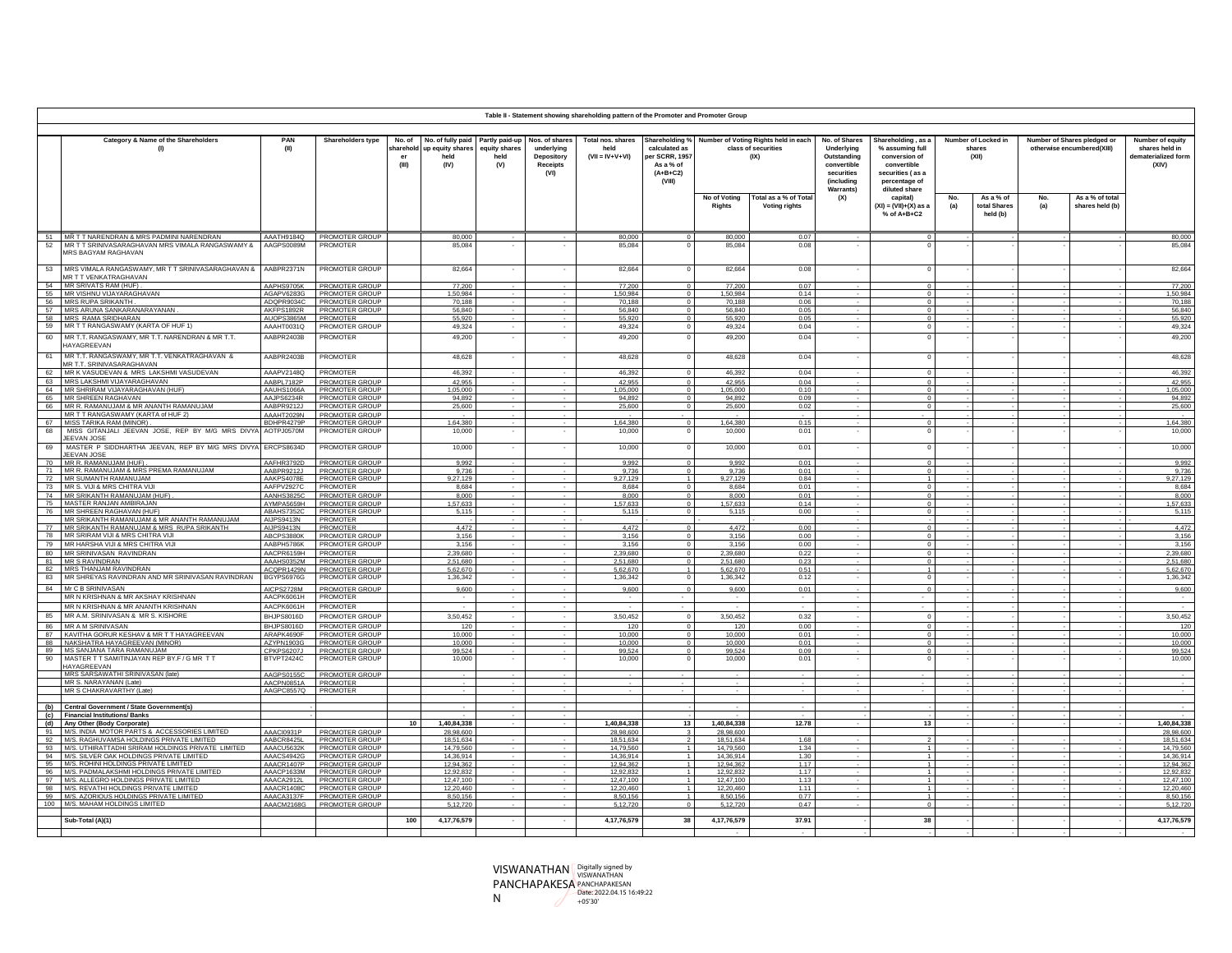|     | Table II - Statement showing shareholding pattern of the Promoter and Promoter Group |             |                       |       |                                                                                                     |                          |                                                                       |                                                    |                                                                                        |                               |                                                                     |                                                                                                                          |                                                                                                                             |        |                                        |             |                                                           |                                                                    |
|-----|--------------------------------------------------------------------------------------|-------------|-----------------------|-------|-----------------------------------------------------------------------------------------------------|--------------------------|-----------------------------------------------------------------------|----------------------------------------------------|----------------------------------------------------------------------------------------|-------------------------------|---------------------------------------------------------------------|--------------------------------------------------------------------------------------------------------------------------|-----------------------------------------------------------------------------------------------------------------------------|--------|----------------------------------------|-------------|-----------------------------------------------------------|--------------------------------------------------------------------|
|     | Category & Name of the Shareholders                                                  | PAN<br>(II) | Shareholders type     | (III) | No. of No. of fully paid Partly paid-up<br>sharehold up equity shares equity shares<br>held<br>(IV) | held<br>(V)              | Nos. of shares<br>underlying<br>Depository<br><b>Receipts</b><br>(VI) | Total nos. shares<br>held<br>$(VII = IV + V + VI)$ | Shareholding %<br>calculated as<br>per SCRR, 1957<br>As a % of<br>$(A+B+C2)$<br>(VIII) |                               | Number of Voting Rights held in each<br>class of securities<br>(IX) | No. of Shares<br>Underlying<br>Outstanding<br>convertible<br>securities<br><i><b>(including</b></i><br><b>Warrants</b> ) | Shareholding, as a<br>% assuming full<br>conversion of<br>convertible<br>securities (as a<br>percentage of<br>diluted share |        | Number of Locked in<br>shares<br>(XII) |             | Number of Shares pledged or<br>otherwise encumbered(XIII) | Number of equity<br>shares held in<br>dematerialized form<br>(XIV) |
|     |                                                                                      |             |                       |       |                                                                                                     |                          |                                                                       |                                                    |                                                                                        | No of Votina<br><b>Rights</b> | Total as a % of Total<br>Voting rights                              | (X)                                                                                                                      | capital)<br>$(XI) = (VII)+(X)$ as a<br>% of A+B+C2                                                                          |        | As a % of<br>total Shares<br>held (b)  | No.<br>(a)  | As a % of total<br>shares held (b)                        |                                                                    |
|     | Foreign                                                                              |             |                       |       |                                                                                                     |                          |                                                                       |                                                    |                                                                                        |                               |                                                                     |                                                                                                                          |                                                                                                                             |        |                                        |             |                                                           |                                                                    |
| (a) | Individuals (Non-Resident Individuals / Foreign Individuals)                         |             |                       |       | 9,91,940                                                                                            |                          |                                                                       | 9,91,940                                           |                                                                                        | 9,91,940                      | 0.90                                                                |                                                                                                                          |                                                                                                                             |        |                                        |             |                                                           | 9,91,940                                                           |
|     | MR ANANTH RAMANUJAM                                                                  | AFGPA0011C  | PROMOTER GROUP        |       | 5,81,576                                                                                            | <b>Contract Contract</b> | <b>A</b>                                                              | 5.81.576                                           |                                                                                        | 5,81,576                      | 0.53                                                                | $\sim$                                                                                                                   |                                                                                                                             |        |                                        |             |                                                           | 5,81,576                                                           |
|     | MR ANANTH KRISHNAN                                                                   | AKWPK3319A  | PROMOTER GROUP        |       | 1.80.000                                                                                            | $\sim$                   | <b>College</b>                                                        | 1.80.000                                           | $\Omega$                                                                               | 1.80.000                      | 0.16                                                                | <b>1999</b>                                                                                                              |                                                                                                                             |        |                                        |             |                                                           | 1,80,000                                                           |
|     | MR AKSHAY KRISHNAN                                                                   | AHPPK1860L  | PROMOTER GROUP        |       | 1.80.000                                                                                            | <b>COL</b>               | <b>College</b>                                                        | 1.80.000                                           | $\sqrt{2}$                                                                             | 1.80.000                      | 0.16                                                                | ×.                                                                                                                       |                                                                                                                             |        |                                        |             |                                                           | 1,80,000                                                           |
|     | MR SRINIVAS RAGHAVAN                                                                 | BBGPS9059F  | PROMOTER GROUP        |       | 27,040                                                                                              | <b>COL</b>               | $\sim$                                                                | 27,040                                             | $\Omega$                                                                               | 27,040                        | 0.02                                                                | <b>1979</b>                                                                                                              |                                                                                                                             |        |                                        |             |                                                           | 27,040                                                             |
| 105 | MRS DANGETY KRISHNAKUMARI                                                            | BAWPD5849R  | PROMOTER GROUP        |       | 23,324                                                                                              | <b>1999</b>              | $\sim$                                                                | 23.324                                             | $\Omega$                                                                               | 23,324                        | 0.02                                                                | $\sim$                                                                                                                   |                                                                                                                             |        |                                        |             |                                                           | 23,324                                                             |
|     | MR DANGETY SATYANARAYANAMURTY (Late)                                                 | ANAPS4153M  | <b>PROMOTER GROUP</b> |       | - 1                                                                                                 |                          | <b>1979</b>                                                           | . .                                                | $\mathbf{r}$                                                                           |                               | . .                                                                 |                                                                                                                          |                                                                                                                             |        | <b>1979</b>                            | <b>1999</b> |                                                           | $\sim$                                                             |
|     | MS VEENA RAGHAVAN                                                                    | AAFPV2684N  | PROMOTER GROUP        |       | . .                                                                                                 | <b>1999</b>              | <b>A</b>                                                              | <b>COL</b>                                         |                                                                                        | . .                           | $\sim$                                                              | $\sim$                                                                                                                   | $\sim$                                                                                                                      | $\sim$ | $\sim$                                 | <b>1999</b> | $\sim$                                                    | $\sim$                                                             |
|     | Government                                                                           |             |                       |       | . .                                                                                                 | <b>Contract Contract</b> | $\sim$                                                                | $\sim$                                             | $\sim$                                                                                 | . .                           | $\sim$                                                              | <b>1979</b>                                                                                                              | $\sim$                                                                                                                      | $\sim$ | $\sim$                                 | . .         | $\sim$                                                    | $\sim$                                                             |
|     | Institutions                                                                         |             |                       |       | . .                                                                                                 | <b>Contract Contract</b> | $\sim$                                                                | $\sim$                                             |                                                                                        |                               | . .                                                                 | <b>1979</b>                                                                                                              | . .                                                                                                                         |        | $\sim$                                 | <b>1999</b> | $\sim$                                                    | $\sim$                                                             |
|     | <b>Foreign Portfolio Investor</b>                                                    |             |                       |       |                                                                                                     |                          | $\sim$                                                                | $\sim$                                             |                                                                                        |                               | $\sim$                                                              |                                                                                                                          | $\sim$                                                                                                                      |        | ٠.                                     | <b>1999</b> | $\sim$                                                    | . .                                                                |
|     | Any Other                                                                            |             |                       |       | . .                                                                                                 | <b>1999</b>              | <b>1979</b>                                                           | <b>1999</b>                                        |                                                                                        | . .                           | . .                                                                 | $\sim$                                                                                                                   | . .                                                                                                                         | $\sim$ | $\sim$                                 | - 11        | $\sim$                                                    | $\sim$                                                             |
|     |                                                                                      |             |                       |       |                                                                                                     |                          |                                                                       |                                                    |                                                                                        |                               |                                                                     | <b>1979</b>                                                                                                              | . .                                                                                                                         | $\sim$ | $\sim$                                 | - 11        | $\sim$                                                    |                                                                    |
|     | Sub-Total (A)(2)                                                                     |             |                       |       | 9.91.940                                                                                            |                          |                                                                       | 9.91.940                                           |                                                                                        | 9.91.940                      | 0.90                                                                | <b>1979</b>                                                                                                              |                                                                                                                             | . .    | . .                                    | <b>1999</b> | . .                                                       | 9.91.940                                                           |
|     | Total shareholding of Promoter and promoter Group (A)=<br>$(A)(1)+(A)(2)$            |             |                       | 105   | 4,27,68,519                                                                                         |                          |                                                                       | 4.27.68.519                                        | 38                                                                                     | 4,27,68,519                   | 38.81                                                               |                                                                                                                          | 38                                                                                                                          |        | <b>1979</b>                            | <b>1999</b> |                                                           | 4,27,68,519                                                        |

VISWANATHAN PANCHAPAKES AN Digitally signed by VISWANATHAN PANCHAPAKESAN Date: 2022.04.15 16:49:42 +05'30'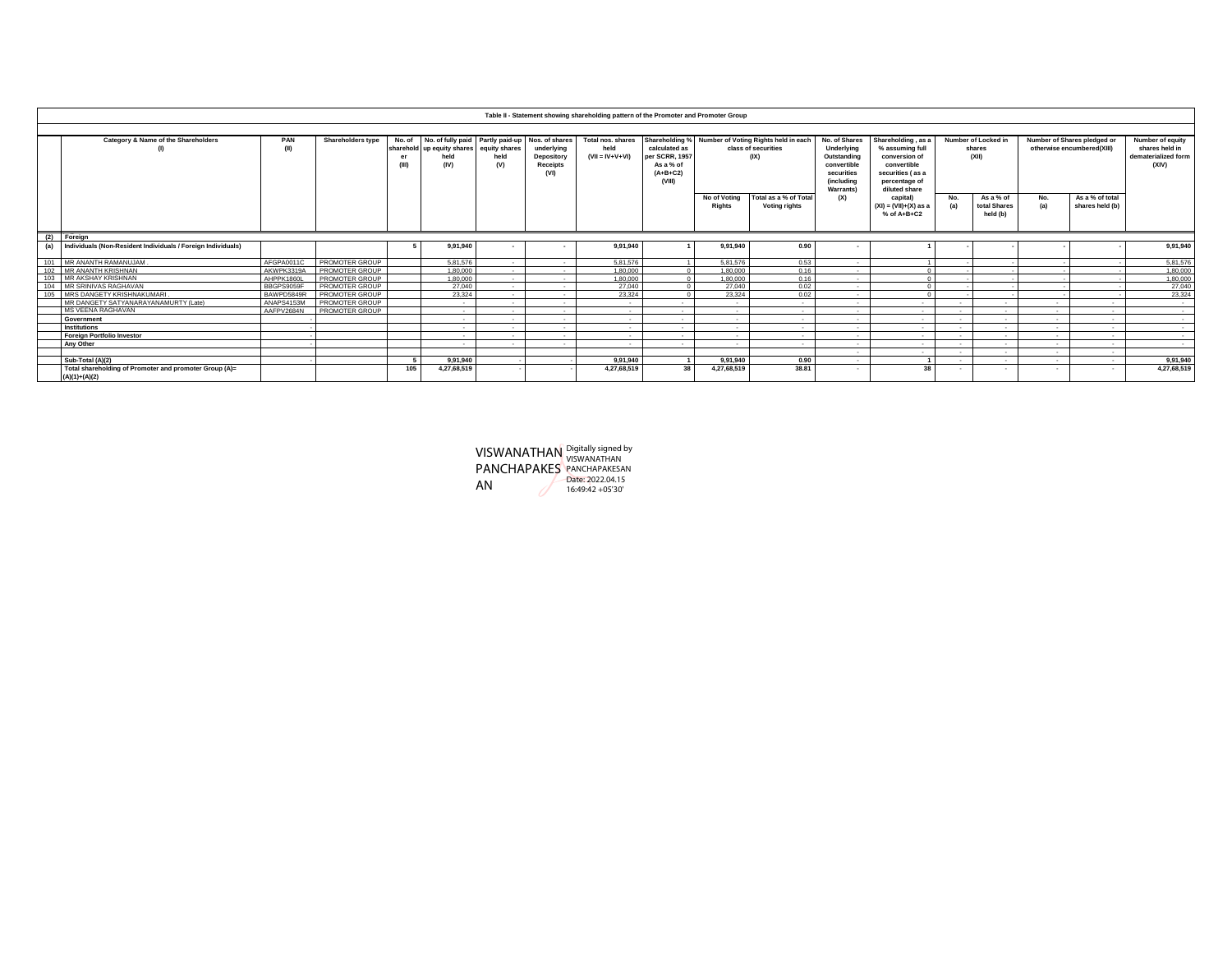|                           | Table III - Statement showing shareholding pattern of the Public shareholder                                                                           |                          |                                 |                                                                   |                              |                                                                          |                                                    |                                                                                         |                                                    |                                                  |                         |                              |            |                                             |                                                   |                               |                                                    |  |                                                                                                        |                                                                                                                                         |  |                                        |                         |                                           |                                                                    |
|---------------------------|--------------------------------------------------------------------------------------------------------------------------------------------------------|--------------------------|---------------------------------|-------------------------------------------------------------------|------------------------------|--------------------------------------------------------------------------|----------------------------------------------------|-----------------------------------------------------------------------------------------|----------------------------------------------------|--------------------------------------------------|-------------------------|------------------------------|------------|---------------------------------------------|---------------------------------------------------|-------------------------------|----------------------------------------------------|--|--------------------------------------------------------------------------------------------------------|-----------------------------------------------------------------------------------------------------------------------------------------|--|----------------------------------------|-------------------------|-------------------------------------------|--------------------------------------------------------------------|
|                           | Category & Name of the Shareholders<br>(1)                                                                                                             | PAN<br>(II)              | Nos. of<br>shareholder<br>(III) | No. of fully paid up Partly paid-up<br>equity shares held<br>(IV) | equity shares<br>held<br>(V) | Nos. of<br>shares<br>underlying<br>Depository<br><b>Receipts</b><br>(VI) | Total nos. shares<br>held<br>$VII = IV + V + VI$   | Shareholding<br>% calculated<br>as per SCRR,<br>1957<br>As a % of<br>$(A+B+C2)$<br>VIII | each class of securities<br>(IX)                   |                                                  |                         |                              |            |                                             |                                                   |                               | Number of Voting Rights held in                    |  | No. of<br><b>Shares</b><br><b>Underlying</b><br>Outstanding<br>convertible<br>securities<br>(including | <b>Total shareholding</b><br>as a % assuming<br>full conversion of<br>convertible<br>securities (as a<br>percentage of<br>diluted share |  | Number of Locked in<br>shares<br>(XII) | <b>Number of Shares</b> | pledged or otherwise<br>encumbered (XIII) | Number of equity<br>shares held in<br>dematerialized form<br>(XIV) |
|                           |                                                                                                                                                        |                          |                                 |                                                                   |                              |                                                                          |                                                    |                                                                                         | No of Voting<br><b>Rights</b>                      | Total as a %<br>of Total<br><b>Voting rights</b> | <b>Warrants)</b><br>(X) | capital)<br>(XI)             | No.<br>(a) | As a % of<br>total<br><b>Shares</b><br>held | Number of<br><b>Shares</b><br>(Not<br>Applicable) | As a %<br>(Not<br>Applicable) |                                                    |  |                                                                                                        |                                                                                                                                         |  |                                        |                         |                                           |                                                                    |
| (1)<br>(a)                | nstitutions<br>Mutual Funds / UTI<br>Axis Mutual Fund Trustee Limited                                                                                  | AACTA5925A               | 18                              | 1,11,86,274<br>52,87,888                                          |                              |                                                                          | 1,11,86,274<br>52,87,888                           | 10.07<br>4.76                                                                           | 1,11,86,274<br>52,87,888                           | 10.15<br>4.80                                    |                         | 10.07<br>4.76                |            |                                             |                                                   |                               | 1,11,86,274<br>52,87,888                           |  |                                                                                                        |                                                                                                                                         |  |                                        |                         |                                           |                                                                    |
| (b)<br>(c)                | Icici Prudential ESG Fund<br><b>Kotak Emerging Equity Scheme</b><br>Venture Capital Funds<br><b>Alternate Investment Funds</b>                         | AAAAI0038F<br>AAATK4475F |                                 | 27,30,52<br>12,93,18<br>3,68,172                                  |                              |                                                                          | 27,30,521<br>12,93,180<br>3,68,172                 | 2.46<br>1.16<br>0.33                                                                    | 27,30,521<br>12,93,180<br>3,68,172                 | 2.48<br>1.17<br>0.33                             |                         | 2.46<br>1.16<br>0.33         |            |                                             |                                                   |                               | 27,30,521<br>12,93,180<br>3,68,172                 |  |                                                                                                        |                                                                                                                                         |  |                                        |                         |                                           |                                                                    |
| (d)<br>(e)<br>(i)<br>(ii) | <b>Foreign Venture Capital Investors</b><br>Foreign Portfolio Investors<br>Nalanda India Equity Fund Limited<br>Pari Washington India Master Fund Ltd. | AADCN6131F<br>AAFCP7824F | 124                             | 1,10,09,078<br>41,97,714<br>12,08,622                             |                              |                                                                          | 1,10,09,078<br>41,97,714<br>12,08,622              | 9.91<br>3.78<br>1.09                                                                    | 1,10,09,078<br>41,97,71<br>12,08,622               | 9.99<br>3.81<br>1.10                             |                         | 9.91<br>3.78<br>1.09         |            |                                             |                                                   |                               | 1,10,09,078<br>41,97,714<br>12,08,622              |  |                                                                                                        |                                                                                                                                         |  |                                        |                         |                                           |                                                                    |
| (f)<br>(g)<br>(i)<br>(ii) | <b>Financial Institutions / Banks</b><br><b>Insurance Companies</b><br>HDFC Life Insurance Company Limited<br>Jnited India Insurance Company Limited   | AAACH8755L<br>AAACU5552C |                                 | 2,600<br>42,98,439<br>22,00,000<br>15,69,561                      |                              |                                                                          | 2,600<br>42,98,439<br>22,00,000<br>15,69,561       | 0.00<br>3.87<br>1.98<br>1.41                                                            | 2,600<br>42,98,439<br>22,00,000<br>15,69,561       | 0.00<br>3.90<br>2.00<br>1.42                     |                         | 0.00<br>3.87<br>1.98<br>1.41 |            |                                             |                                                   |                               | 2,200<br>42,98,439<br>22,00,000<br>15,69,561       |  |                                                                                                        |                                                                                                                                         |  |                                        |                         |                                           |                                                                    |
| (h)<br>(i)                | <b>Provident Funds/ Pension Funds</b><br>Any Other<br>Sub-Total (B)(1)                                                                                 |                          | 150                             | 2,68,64,563                                                       |                              |                                                                          | 2,68,64,563                                        | 24.18                                                                                   | 2,68,64,563                                        | 24.38                                            |                         | 24.18                        |            |                                             |                                                   |                               | 2,68,64,163                                        |  |                                                                                                        |                                                                                                                                         |  |                                        |                         |                                           |                                                                    |
| (2)                       | Central Government/ State Government(s)/<br><b>President of India</b>                                                                                  | $\overline{\phantom{a}}$ |                                 |                                                                   |                              |                                                                          |                                                    |                                                                                         |                                                    |                                                  |                         |                              |            |                                             |                                                   |                               |                                                    |  |                                                                                                        |                                                                                                                                         |  |                                        |                         |                                           |                                                                    |
|                           | Sub-Total (B)(2)                                                                                                                                       |                          |                                 |                                                                   |                              |                                                                          |                                                    |                                                                                         |                                                    |                                                  |                         |                              |            |                                             |                                                   |                               |                                                    |  |                                                                                                        |                                                                                                                                         |  |                                        |                         |                                           |                                                                    |
| (3)<br>(a)                | <b>Non-Institutions</b><br><b>Individuals</b><br>Individual shareholders holding nominal<br>shares capital up to Rs.2 lakh                             | $\overline{\phantom{a}}$ | 22,259<br>22,025                | 3,01,74,894<br>1,06,73,694                                        |                              |                                                                          | 3,01,74,894<br>1,06,73,694                         | 27.16<br>9.61                                                                           | 3,01,74,894<br>1,06,73,694                         | 27.38<br>9.69                                    |                         | 27.16<br>9.61                |            |                                             |                                                   |                               | 2,74,50,697<br>97,34,626                           |  |                                                                                                        |                                                                                                                                         |  |                                        |                         |                                           |                                                                    |
|                           | Individual shareholders holding<br>nominal<br>shares capital in excess of Rs.2 lakh                                                                    |                          | 234                             | 1,95,01,200                                                       |                              |                                                                          | 1,95,01,200                                        | 17.55                                                                                   | 1,95,01,200                                        | 17.70                                            |                         | 17.55                        |            |                                             |                                                   |                               | 1,77,16,071                                        |  |                                                                                                        |                                                                                                                                         |  |                                        |                         |                                           |                                                                    |
| (b)<br>(c)<br>(d)         | <b>NBFCs registered with RBI</b><br><b>Employee Trusts</b><br><b>Overseas Depositories</b><br>(holding DRs)                                            | $\overline{\phantom{a}}$ |                                 |                                                                   |                              |                                                                          |                                                    |                                                                                         |                                                    |                                                  |                         |                              |            |                                             |                                                   |                               |                                                    |  |                                                                                                        |                                                                                                                                         |  |                                        |                         |                                           |                                                                    |
| (e)                       | Any Other<br><b>Body Corporate</b><br><b>Bright Star Investments Private Limited</b><br>DAMANI ESTATE AND FINANCE PVT LTD                              | AAACB2446C<br>AAACD2106P | 1,634<br>263                    | 1,03,81,899<br>50,59,919<br>26,30,434<br>10,32,912                |                              |                                                                          | 1,03,81,899<br>50,59,919<br>26,30,434<br>10,32,912 | 9.34<br>4.55<br>2.37<br>0.93                                                            | 1,03,81,899<br>50,59,919<br>26,30,434<br>10,32,912 | 9.42<br>4.59<br>2.39<br>0.94                     |                         | 9.34<br>4.55<br>2.37<br>0.93 |            |                                             |                                                   |                               | 1,01,03,663<br>50,55,169<br>26,30,434<br>10,32,912 |  |                                                                                                        |                                                                                                                                         |  |                                        |                         |                                           |                                                                    |
| ii.<br>iii<br>iii<br>iv   | Non-Resident Indian<br>Hindu Undivided Family (HUF)<br><b>Clearing Member</b><br>Foreign National                                                      | $\blacksquare$           | 856<br>475<br>34                | 47,73,992<br>4,14,766<br>7,814<br>18,720                          |                              |                                                                          | 47,73,992<br>4,14,766<br>7,814<br>18,720           | 4.30<br>0.37<br>0.01<br>0.02                                                            | 47,73,992<br>4,14,766<br>7,814<br>18,720           | 4.33<br>0.38<br>0.01<br>0.02                     |                         | 4.30<br>0.37<br>0.01<br>0.02 |            |                                             |                                                   |                               | 45,14,508<br>4,00,764<br>7,814<br>18,720           |  |                                                                                                        |                                                                                                                                         |  |                                        |                         |                                           |                                                                    |
| $\mathbf{v}$<br>vi<br>vii | Trusts<br><b>Unclaimed Share Suspense Account</b><br>EPF                                                                                               |                          |                                 | 1,755<br>3,756<br>1,01,177                                        |                              |                                                                          | 1,755<br>3,756<br>1,01,177                         | 0.00<br>0.00<br>0.09                                                                    | 1,755<br>3,756<br>1,01,177                         | 0.00<br>0.00<br>0.09                             |                         | 0.00<br>0.00<br>0.09         |            |                                             |                                                   |                               | 1,755<br>3,756<br>1,01,177                         |  |                                                                                                        |                                                                                                                                         |  |                                        |                         |                                           |                                                                    |
|                           | Sub-Total (B)(3)                                                                                                                                       |                          | 23,893                          | 4,05,56,793                                                       |                              |                                                                          | 4,05,56,793                                        | 36.50                                                                                   | 4,05,56,793                                        | 36.81                                            |                         | 36.50                        |            |                                             |                                                   |                               | 3,75,54,360                                        |  |                                                                                                        |                                                                                                                                         |  |                                        |                         |                                           |                                                                    |
|                           | Public<br>Shareholding<br>$(B)$ =<br>Total<br>$(B)(1)+(B)(2)+B(3)$                                                                                     |                          | 24,043                          | 6,74,21,356                                                       |                              |                                                                          | 6,74,21,356                                        | 60.68                                                                                   | 6,74,21,356                                        | 61.19                                            |                         | 60.68                        |            |                                             |                                                   |                               | 6,44,18,523                                        |  |                                                                                                        |                                                                                                                                         |  |                                        |                         |                                           |                                                                    |